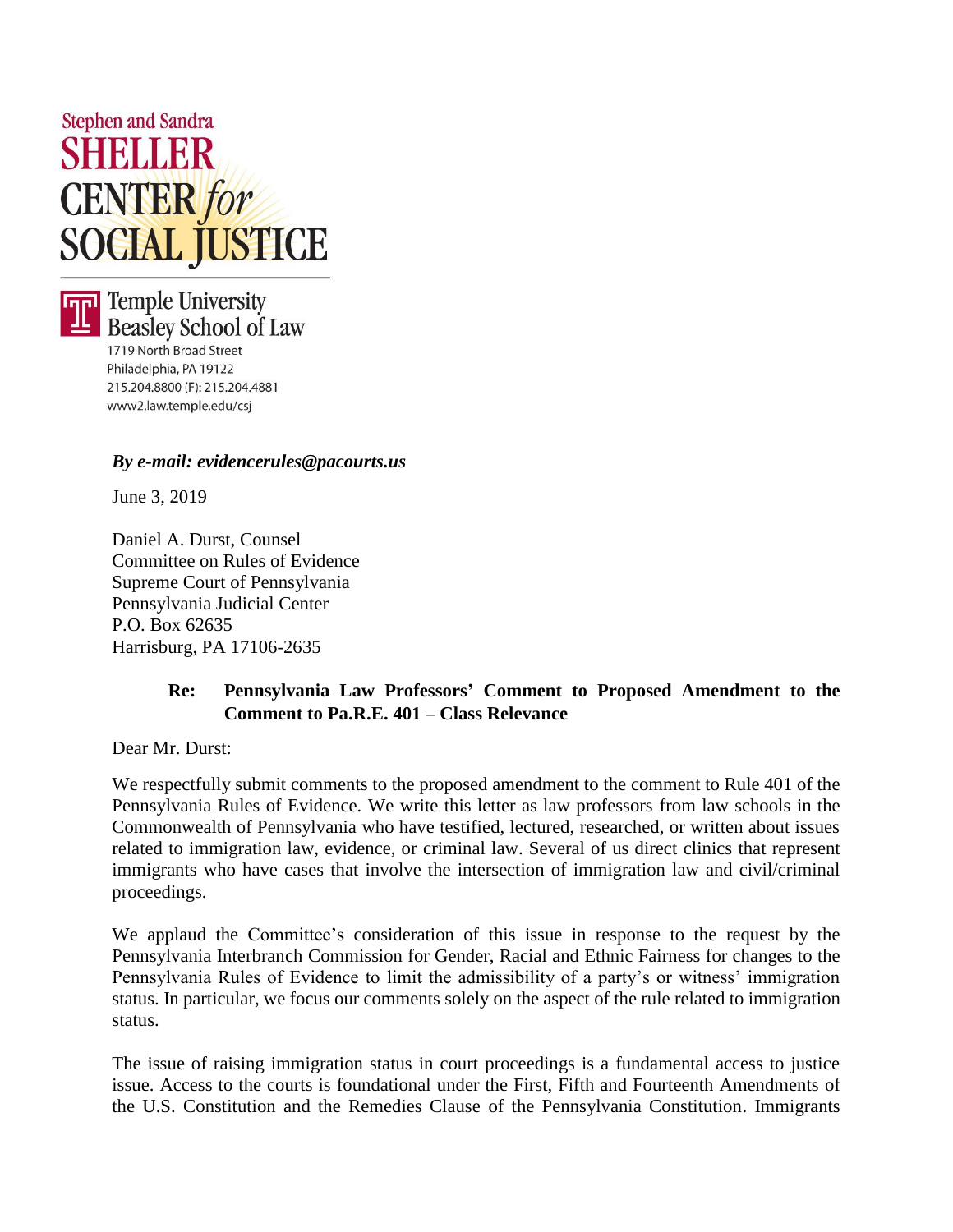cannot be denied the equal opportunity to exercise their constitutional rights. *See Yick Wo v. Hopkins*, 118 U.S. 356 (1886); *Plyler v. Doe*, 457 U.S. 202 (1982). Problem arise, however, when courts or parties inquire into immigration status as part of the court proceeding. Such inquires chill the participation of immigrants, whether they are plaintiffs, defendants, victims, or witnesses. A plaintiff who has suffered from hazardous workplace conditions, for example, may refrain from proceeding with a court case if she is forced to reveal her immigration status during the course of the proceeding. Not only do such inquires result in undermining her right to a safe workplace but they also impact the rights of her coworkers at the same workplace. As a result, courts are less effectively able to adjudicate cases, which interferes with the fundamental responsibility and obligation of the courts to vindicate the legal rights of parties.

Parties are known to raise immigration status deliberately as an intimidation tactic prior to and during the course of a proceeding. *See, e.g., Arias v. Raimondo*, 860 F.3d 1185, 1187-88 (9th Cir. 2017). In response, courts across the country have ruled that immigration status is irrelevant. *See, e.g., Rosas v. Alice's Tea Cup, LLC*, 127 F. Supp. 3d 4, 9 (S.D.N.Y. 2015); *Berdejo v. Ideal Sys., Inc.*, No. 3:09-cv-0509, 2012 WL 3260422, at \*2 (M.D. Pa. Aug. 8, 2012); *Villareal v. El Chile, Inc.*, 266 F.R.D. 207, 212 (N.D. Ill. 2010); *Zavala v. Wal-Mart Stores, Inc.*, 393 F. Supp. 2d 295, 325 (D.N.J. 2005); *Clemente v. State*, 707 P.2d 818, 829 (Cal. 1985); *Peterson v. Neme*, 281 S.E.2d 869, 872 (Va. 1981). They have not only emphasized the limited relevancy of such information but also the unfair prejudice that such information has on proceedings. *State v. Sanchez-Medina*, 176 A.3d 788, 794-95 (N.J. 2018); *Salas v. Hi-Tech Erectors*, 168 Wash. 2d 664, 671-72 (2010). It is precisely the *in terrorem* effect of such information on litigants and future litigants that motivates courts to exclude such information from court proceedings. *Rivera v. NIBCO, Inc.*, 364 F.3d 1057, 1064 (9th Cir. 2004); *Flores v. Albertsons, Inc.*, No. CV0100515AHM(SHX), 2002 WL 1163623, at \*6 (C.D. Cal. Apr. 9, 2002).

While the proposed amendment to the comments for Rule 401 would be a laudable step forward, we are convinced that the issue of immigration status is significant enough that it should be placed within an evidence rule itself. A separate rule would be preferable and more effective because comments to the rules are not legally binding. As noted in the comment to Rule 101:

Comments are prepared by the Pennsylvania Supreme Court's Committee on Rules of Evidence for the convenience of the Bench and Bar. The Comments have not been adopted by the Supreme Court and it is not intended that they have precedential significance.

Based on this difference in authority, a rule directly addressing the general irrelevance of immigration status would be more effective than a comment to the rules. Reports have indicated that courts can be confused about the relevancy of immigration status, resulting in the inquiry into the immigration status of parties.<sup>1</sup> While the comment provides additional guidance, it is merely a

l

<sup>1</sup> Pennsylvania Interbranch Commission for Gender, Racial and Ethnic Fairness, Memorandum on Reports of State Court Judicial Officers' Assumption of Jurisdiction Over Immigration Issues and the Impact of the Presence of Immigration Enforcement Agents in Courthouses on Litigants' Constitutional Rights 2 (Apr. 5, 2018), available at http://www.pa-interbranchcommission.com/\_pdfs/Memo\_re\_Immigration\_in\_State\_Courts\_Anon.pdf; SHELLER CENTER FOR SOCIAL JUSTICE, OBSTRUCTING JUSTICE: THE CHILLING EFFECT OF ICE'S ARRESTS OF IMMIGRANTS AT THE COURTHOUSE 8-9 (2019).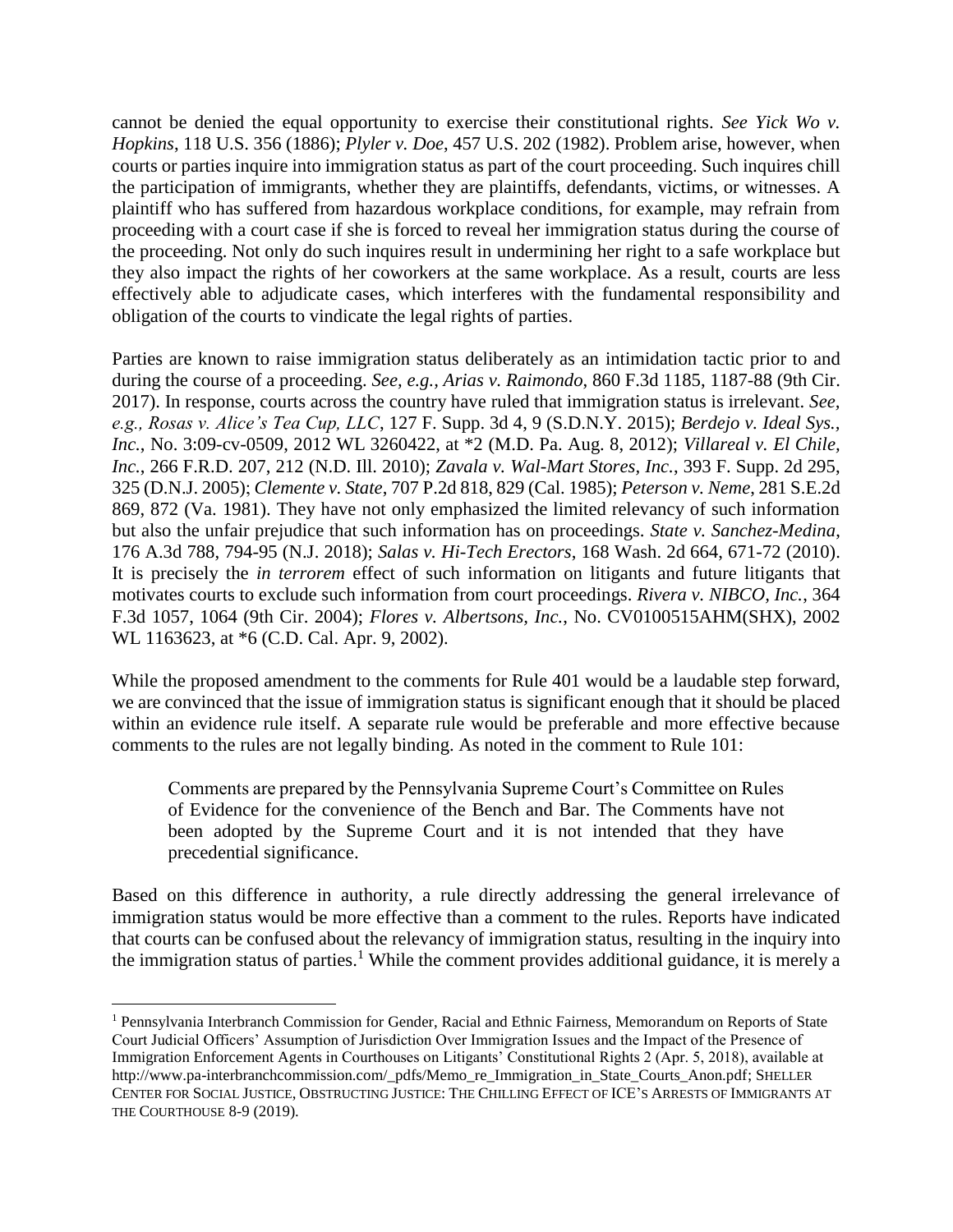suggestion without precedential significance that continues to permit the use of wide discretion on the issue of immigration status in individual courtrooms.

Given the importance of increasing access to justice for immigrants in the Pennsylvania courts, the issue of immigration status should be addressed in a specific rule in Article IV. Rule 610, for example, provides a good example of how the Pennsylvania Rules of Evidence have addressed the use of specific information (e.g., religious beliefs) within court proceedings. Further, the inclusion of a specific rule will provide the possibility of addressing the issue of immigration status in a more nuanced fashion.<sup>2</sup> A rule should specify that immigration status is presumptively irrelevant and provide for extremely limited exceptions and clear procedures for how a court can determine whether those limited exceptions are applicable, particularly in criminal proceedings.<sup>3</sup>

Washington and California both address the issue of immigration status directly in their evidence rules and have delineated limited exceptions to their general prohibition on relevance. Wash. R.E. 413; Cal. Evid. Code §§ 351.2-351.3 (addressing civil actions); § 351.4 (addressing criminal actions). They include, for example, setting forth protective procedures for determining when an exception should be made, including a motion with an offer of proof and an in camera hearing to determine whether such evidence may be admissible.<sup>4</sup> A new rule on immigration status would offer clarity on the rights of immigrants and defendants, and best protect and ensure access to justice and due process for all parties.

We appreciate your careful consideration of our comments to the proposed amendment.

Sincerely,

 $\overline{\phantom{a}}$ 

(Institutional affiliations for identification purposes only)

Gopal Balachandran Director of Externships Penn State Law

Caitlin Barry Assistant Professor of Law Villanova University Charles Widger School of Law

Jennifer Bretschneider Assistant Dean for Students Temple University Beasley School of Law

 $<sup>2</sup>$  If a new evidence rule cannot be created, the language within the comment, at a minimum, should be more specific</sup> about the presumptive irrelevance of immigration status and outline the procedure for considering limited exceptions.

<sup>&</sup>lt;sup>3</sup> The criminal defense bar, for example, has raised concerns about the constitutional rights of the accused and the instances in which immigration status may be relevant to presenting a defense. We have no objection to additional language in the comment that emphasizes the already existing constitutional right of a criminal defendant to present a defense and/or confront witnesses.

<sup>4</sup> Pennsylvania's Rape Shield Law provides a similar procedure where the defendant can file a written motion with an offer of proof and the court can provide an in camera review to determine the relevancy and admissibility of such evidence. 18 Pa. Cons. Stat. § 3104.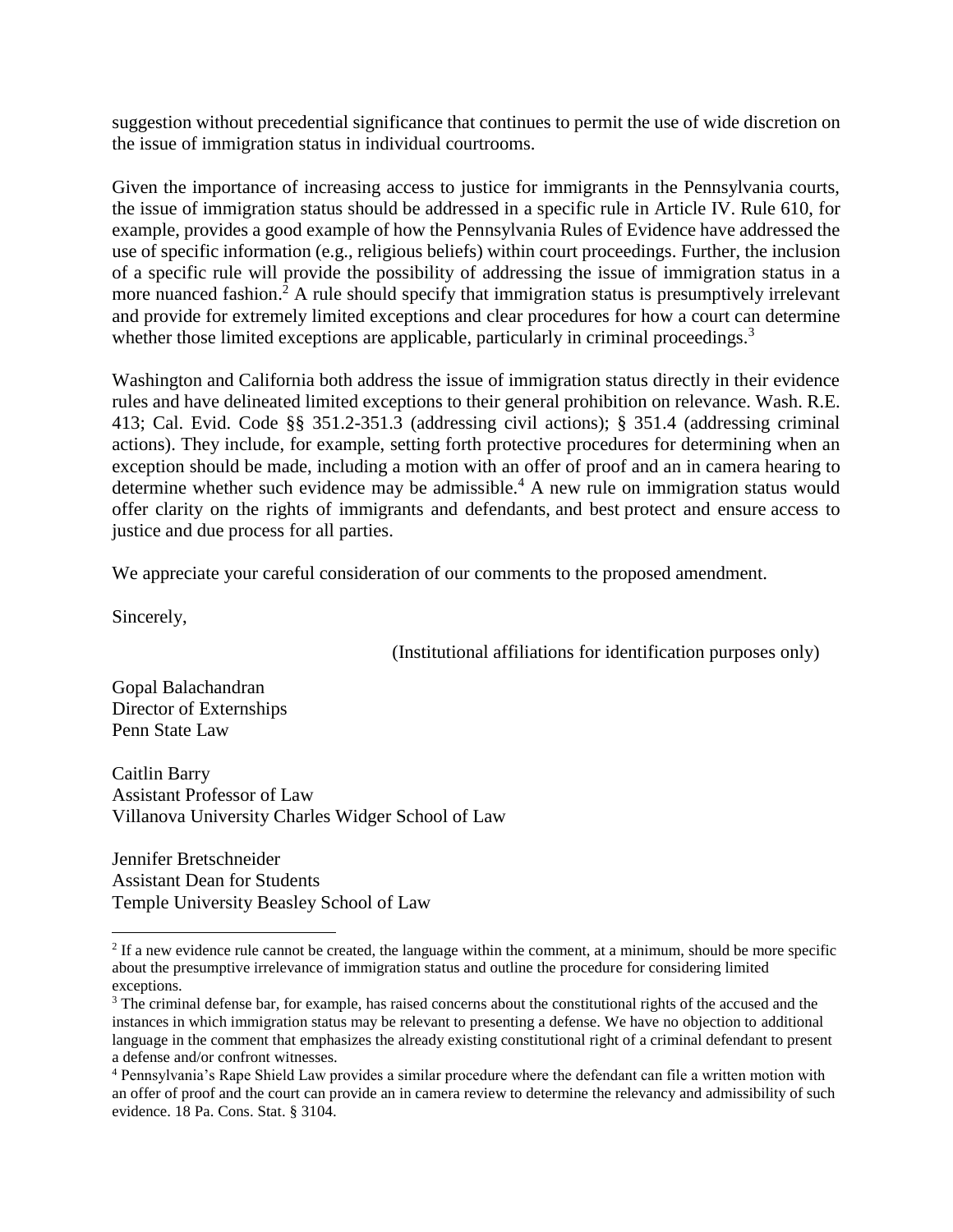John J. Capowski Professor Emeritus Widener Commonwealth Law School

Margaret M. deGuzman Professor of Law Temple University Beasley School of Law

Jules Epstein Professor of Law Temple University Beasley School of Law

Jill E. Family Commonwealth Professor of Law and Government Widener Commonwealth Law School

Richard Frankel Associate Professor of Law Drexel University Thomas R. Kline School of Law

Anil Kalhan Professor of Law Drexel University Thomas R. Kline School of Law

Kit Kinports Professor and Polisher Family Distinguished Faculty Scholar Penn State Law

Jennifer J. Lee Associate Clinical Professor of Law Temple University Beasley School of Law

Louis Natali Professor of Law Temple University Beasley School of Law

Lauren M. Ouziel Associate Professor of Law Temple University Beasley School of Law

Sarah H. Paoletti Practice Professor of Law University of Pennsylvania School of Law